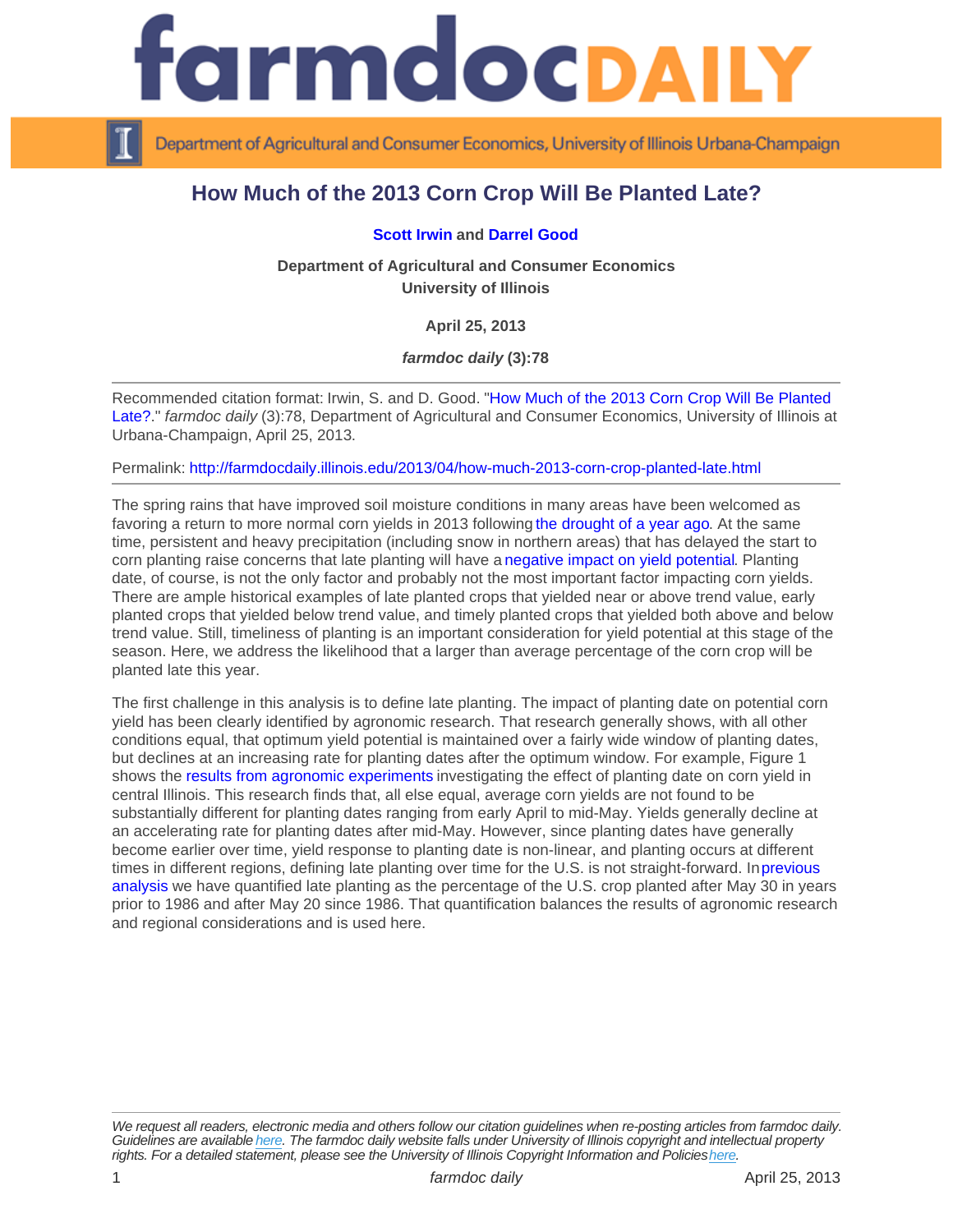

Based on planting progress data as reported in the USDA's weekly Crop Progress report for the major corn producing states and the previous definitions of late planting, we calculate that an average of 15 percent of the U.S. crop was planted late in the 42 years from 1971 through 2012. The percentage of the crop planted late ranged from one percent in 1977 to 47 percent in 1995. Other years with more than 25 percent of the crop planted late included 1993, 1996, 2002, and 2009. Other years with less than five percent of the crop planted late included 1971, 1980, 1985, 2000, and 2012.

For the current year, the USDA reported four percent of the crop had been planted as of April 21. That leaves 29 days to plant the crop before late planting begins (May 20). For late plantings this year to equal the long term average of 15 percent, 81 percent of the crop needs to be planted in that 29 day period. Reaching 85 percent planted by May 20 depends on how many days are suitable for planting and how much of the crop can be planted in each suitable day. The likely number of suitable days for planting through May 20 can be projected based on the average number of suitable days during that period in the past. We have not assembled that data for the U.S., but the data have been calculated for Illinois for the period 1967 through 2012. Based on estimates of days suitable for fieldwork reported in the Illinois Weather and Crops report and shown in Figure 2, about 50 percent of the days from the last 10 days of April through the first three weeks of May were suitable for fieldwork. Assuming those estimates are also reasonable for other corn producing states, history suggests there will be about 14.5 days suitable for field work from April 22 through May 20, 2013.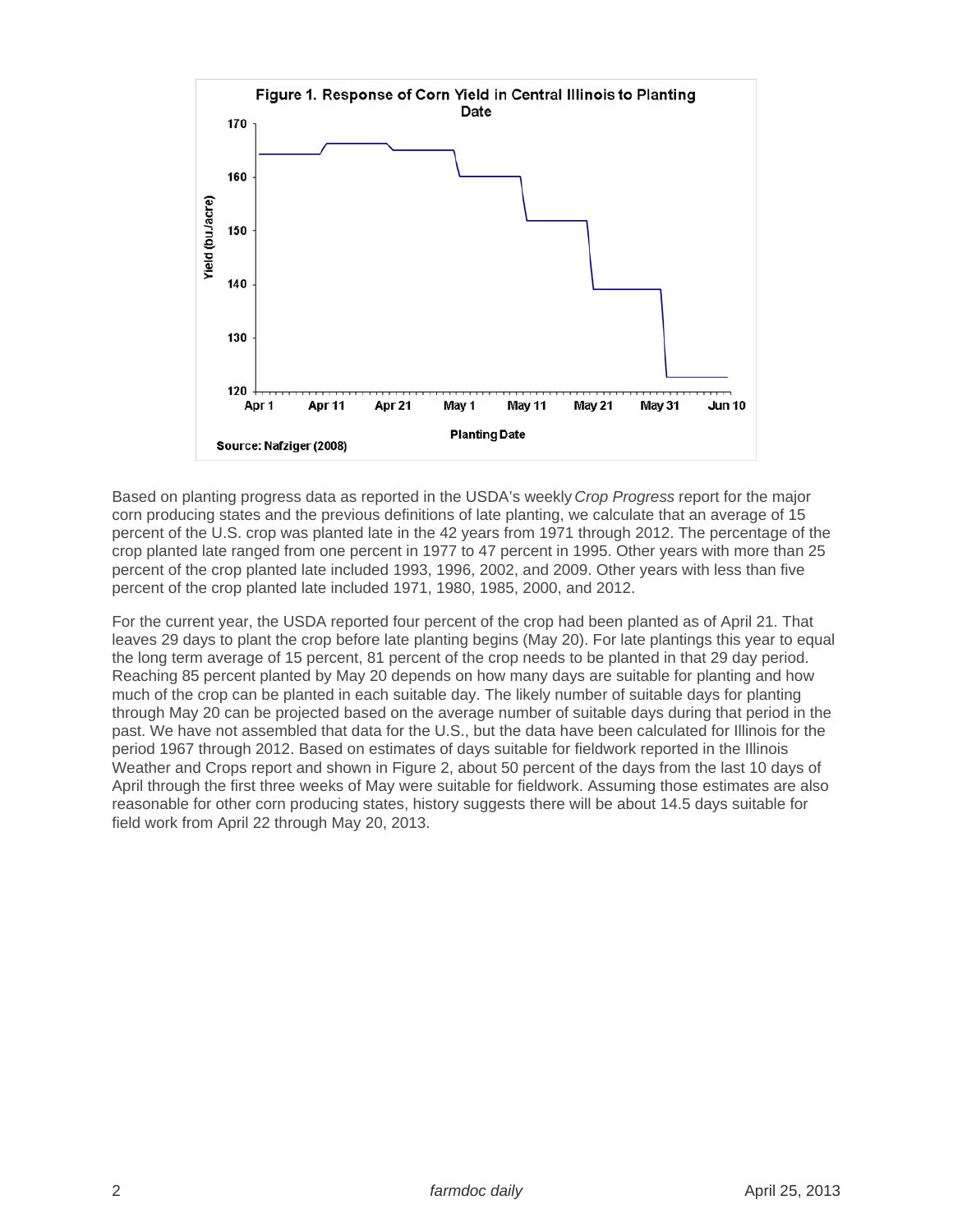How much of the corn crop can be planted per day suitable for fieldwork? There is a general perception that modern planting equipment has resulted in a much faster planting pace over time and now allows for a very large percentage of the crop to be planted per day. That perception, however, is somewhat misleading. More acres can certainly be planted per day with a 36 row planter and modern seed handling equipment and guidance technology than with an 8 row planter of several years ago. The question is whether fewer, but larger planters can plant more acres per day

## in total

than smaller, but more numerous planters of 20, 30, and 40 years ago. We examined that question in a post on [June 3, 2011](http://farmdocdaily.illinois.edu/2011/06/corn-planting-speed-revisited.html) by calculating both the number of acres and percentage of the corn acres planted per day suitable for field work from 1970 through 2011 in Illinois. The conclusion was that Illinois farmers are now planting 15 to 20 percent more acres per day than in the 1970s. However, in terms of percentage of the crop planted per suitable field day, we found only a very small trend increase over time.

Our previous analysis was based on planting progress only for the peak week of planting each year. Here, we focus on the average planting progress per suitable field day up to the point where approximately 90 percent of the Illinois corn crop is planted, as this variable is the most relevant for assessing prospects for what is almost the entire 2013 planting season. That variable is plotted in Figure 3 for 1970-2012. Similar to our earlier analysis of progress in peak planting weeks, the average percentage planting progress per suitable field day shows remarkably little trend over time. The average was 4.2 percent in the 1970s, while it was an average of 4.8 percent for 2003-2012. There may be a slight increase in our ability to plant the corn crop now, but it is by no means a large difference.

Assuming that the average daily planting progress of 4.8 percent in Illinois is representative of the rest of the country and that 14.5 days will be suitable for fieldwork through May 20, an additional 70 percent of the corn crop would be planted by May 20, bringing the total to 74 percent planted. As a result, 26 percent of the crop would be planted late by our definition, about equal to that in 2009. Of course there is no way to know the actual daily planting progress over the next four weeks or how many days will be suitable for field work. In order to reach the average late planting of 15 percent at the average planting progress of 4.8 percent per suitable day, 17 days would be needed. Conversely, if average daily planting progress was at the recent peak rate (2010) of 6 percent and 14.5 days are suitable for fieldwork, only 9 percent of the crop would be planted late.